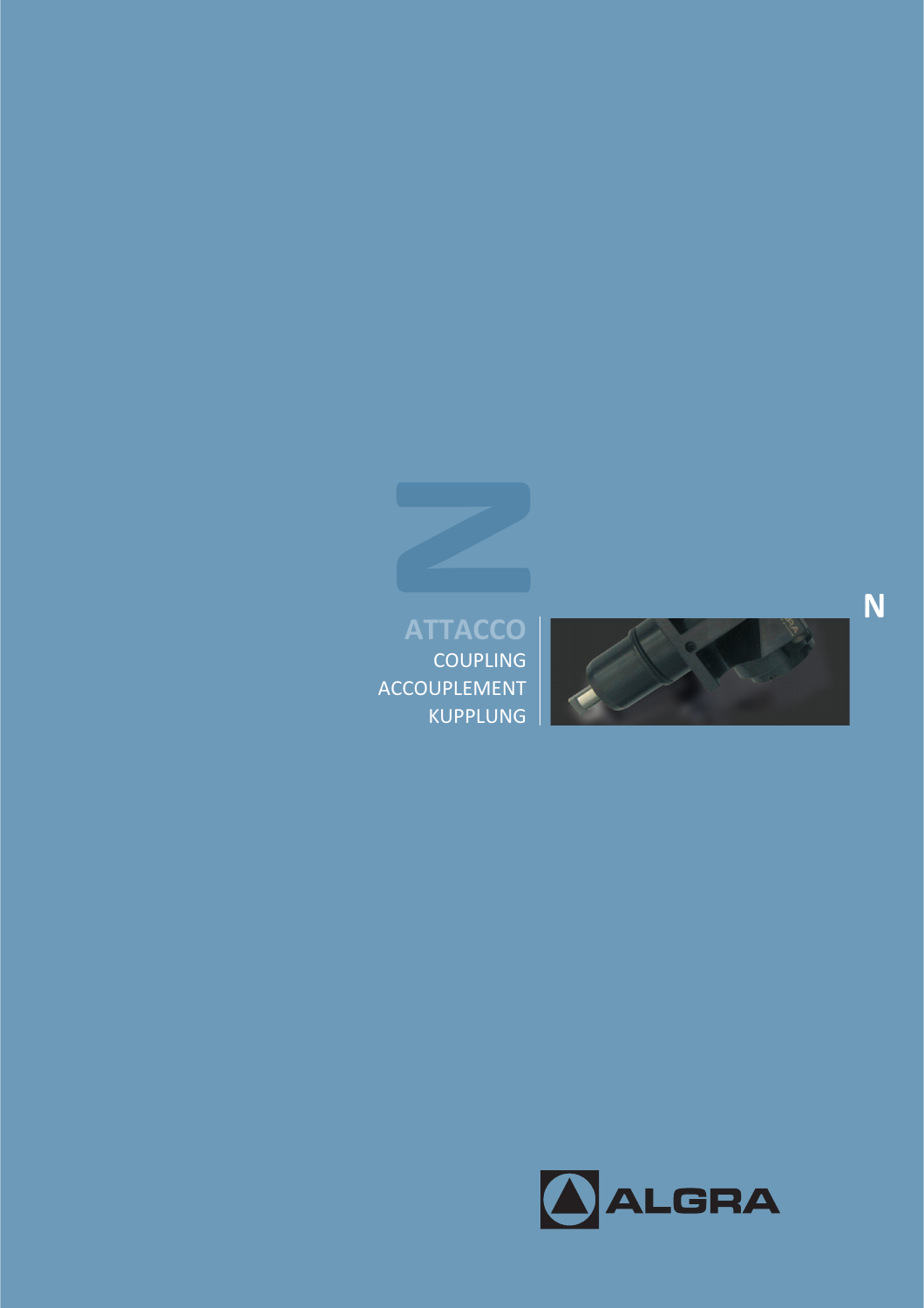

## *Portautensili Rotanti ‐ Driven Tools*

| <b>N44</b> | <b>Version</b> | <b>Tools</b>                                                                                             | <b>Center</b>                                | Max.                                                           | Ratio                                                          | <b>External</b>                                                                                                                                                | <b>Internal</b>                                                                                                                                  | Page                             |
|------------|----------------|----------------------------------------------------------------------------------------------------------|----------------------------------------------|----------------------------------------------------------------|----------------------------------------------------------------|----------------------------------------------------------------------------------------------------------------------------------------------------------------|--------------------------------------------------------------------------------------------------------------------------------------------------|----------------------------------|
|            |                | <b>Clamping</b>                                                                                          | <b>Height</b>                                | speed                                                          |                                                                |                                                                                                                                                                |                                                                                                                                                  |                                  |
|            | $0^{\circ}$    | ER25 - DIN6499                                                                                           |                                              | 6000rpm                                                        | $i=1:1$                                                        | RAPPS 25 121UN44                                                                                                                                               | RAPPS 25 131UN44                                                                                                                                 | 25                               |
|            | $90^\circ$     | ER25 - DIN6499<br>ER25 - DIN6499                                                                         | 60mm<br>75mm                                 | 6000rpm<br>6000rpm                                             | $i=1:1$<br>$i=1:1$                                             | <b>RRPPS 25 121UN44</b><br><b>RRPPS 25 321UN44</b>                                                                                                             | <b>RRPPS 25 131UN44</b><br><b>RRPPS 25 331UN44</b>                                                                                               | 26<br>26                         |
|            | 90° Double     | ER25 - DIN6499<br>ER25 - DIN6499                                                                         | 60mm<br>75mm                                 | 6000rpm<br>6000rpm                                             | $i=1:1$<br>$i=1:1$                                             | <b>RRPPT 25 121UN44</b><br><b>RRPPT 25 321UN44</b>                                                                                                             |                                                                                                                                                  | 27<br>27                         |
|            | ±90°           | ER16 - DIN6499                                                                                           |                                              | 6000rpm                                                        | $i=1:1$                                                        | <b>ROPPS 16 121UN44</b>                                                                                                                                        | ROPPS 16 131UN44                                                                                                                                 | 28                               |
| <b>N55</b> | <b>Version</b> | <b>Tools</b>                                                                                             | <b>Center</b>                                | Max.                                                           | Ratio                                                          | <b>External</b>                                                                                                                                                | <b>Internal</b>                                                                                                                                  | Page                             |
|            | $0^{\circ}$    | <b>Clamping</b><br>ER25 - DIN6499<br>ER32 - DIN6499                                                      | <b>Height</b>                                | speed<br>6000rpm<br>6000rpm                                    | $i=1:1$<br>$i=1:1$                                             | RAPPS 25 121UN55<br>RAPPS 32 121UN55                                                                                                                           | RAPPS 25 131UN55<br>RAPPS 32 131UN55                                                                                                             | 25<br>25                         |
|            | $90^\circ$     | ER25 - DIN6499<br>ER32 - DIN6499<br>ER25 - DIN6499<br>ER32 - DIN6499<br>ER25 - DIN6499<br>ER32 - DIN6499 | 55mm<br>55mm<br>65mm<br>65mm<br>75mm<br>75mm | 6000rpm<br>6000rpm<br>6000rpm<br>6000rpm<br>6000rpm<br>6000rpm | $i=1:1$<br>$i=1:1$<br>$i=1:1$<br>$i=1:1$<br>$i=1:1$<br>$i=1:1$ | RRPPS 25 121UN55<br><b>RRPPS 32 121UN55</b><br><b>RRPPS 25 321UN55</b><br><b>RRPPS 32 321UN55</b><br><b>RRPPS 25 421UN55</b><br><b>RRPPS 32 421UN55</b>        | RRPPS 25 131UN55<br><b>RRPPS 32 131UN55</b><br><b>RRPPS 25 331UN55</b><br>RRPPS 32 331UN55<br><b>RRPPS 25 431UN55</b><br><b>RRPPS 32 431UN55</b> | 26<br>26<br>26<br>26<br>26<br>26 |
|            | 90° Double     | ER25 - DIN6499<br>ER32 - DIN6499<br>ER25 - DIN6499<br>ER32 - DIN6499<br>ER25 - DIN6499<br>ER32 - DIN6499 | 55mm<br>55mm<br>65mm<br>65mm<br>75mm<br>75mm | 6000rpm<br>6000rpm<br>6000rpm<br>6000rpm<br>6000rpm<br>6000rpm | $i=1:1$<br>$i=1:1$<br>$i=1:1$<br>$i=1:1$<br>$i=1:1$<br>$i=1:1$ | <b>RRPPT 25 121UN55</b><br><b>RRPPT 32 121UN55</b><br><b>RRPPT 25 321UN55</b><br><b>RRPPT 32 321UN55</b><br><b>RRPPT 25 421UN55</b><br><b>RRPPT 32 421UN55</b> |                                                                                                                                                  | 27<br>27<br>27<br>27<br>27<br>27 |
|            | ±90°           | ER20 - DIN6499                                                                                           |                                              | 6000rpm                                                        | $i=1:1$                                                        | <b>ROPPS 20 121UN55</b>                                                                                                                                        | ROPPS 20 131UN55                                                                                                                                 | 28                               |
| <b>N65</b> | <b>Version</b> | <b>Tools</b><br><b>Clamping</b>                                                                          | <b>Center</b><br><b>Height</b>               | Max.<br>speed                                                  | Ratio                                                          | <b>External</b>                                                                                                                                                | <b>Internal</b>                                                                                                                                  | Page                             |
|            | $0^{\circ}$    | ER32 - DIN6499                                                                                           |                                              | 6000rpm                                                        | $i=1:1$                                                        | RAPPS 32 121UN65                                                                                                                                               | RAPPS 32 131UN65                                                                                                                                 | 25                               |
|            | $90^\circ$     | ER32 - DIN6499<br>ER32 - DIN6499                                                                         | 65mm<br>80mm                                 | 6000rpm<br>6000rpm                                             | $i=1:1$<br>$i=1:1$                                             | <b>RRPPS 32 121UN65</b><br><b>RRPPS 32 321UN65</b>                                                                                                             | RRPPS 32 131UN65<br><b>RRPPS 32 331UN65</b>                                                                                                      | 26<br>26                         |
|            | 90° Double     | ER32 - DIN6499<br>ER32 - DIN6499                                                                         | 65mm<br>80mm                                 | 6000rpm<br>6000rpm                                             | $i=1:1$<br>$i=1:1$                                             | <b>RRPPT 32 121UN65</b><br><b>RRPPT 32 321UN65</b>                                                                                                             |                                                                                                                                                  | 27<br>27                         |
|            | ±90°           | ER25 - DIN6499                                                                                           |                                              | 6000rpm                                                        | $i=1:1$                                                        | ROPPS 25 121UN65                                                                                                                                               | ROPPS 25 131UN65                                                                                                                                 | 28                               |

**ALGRA S.p.A. ‐ tooling division**

**N**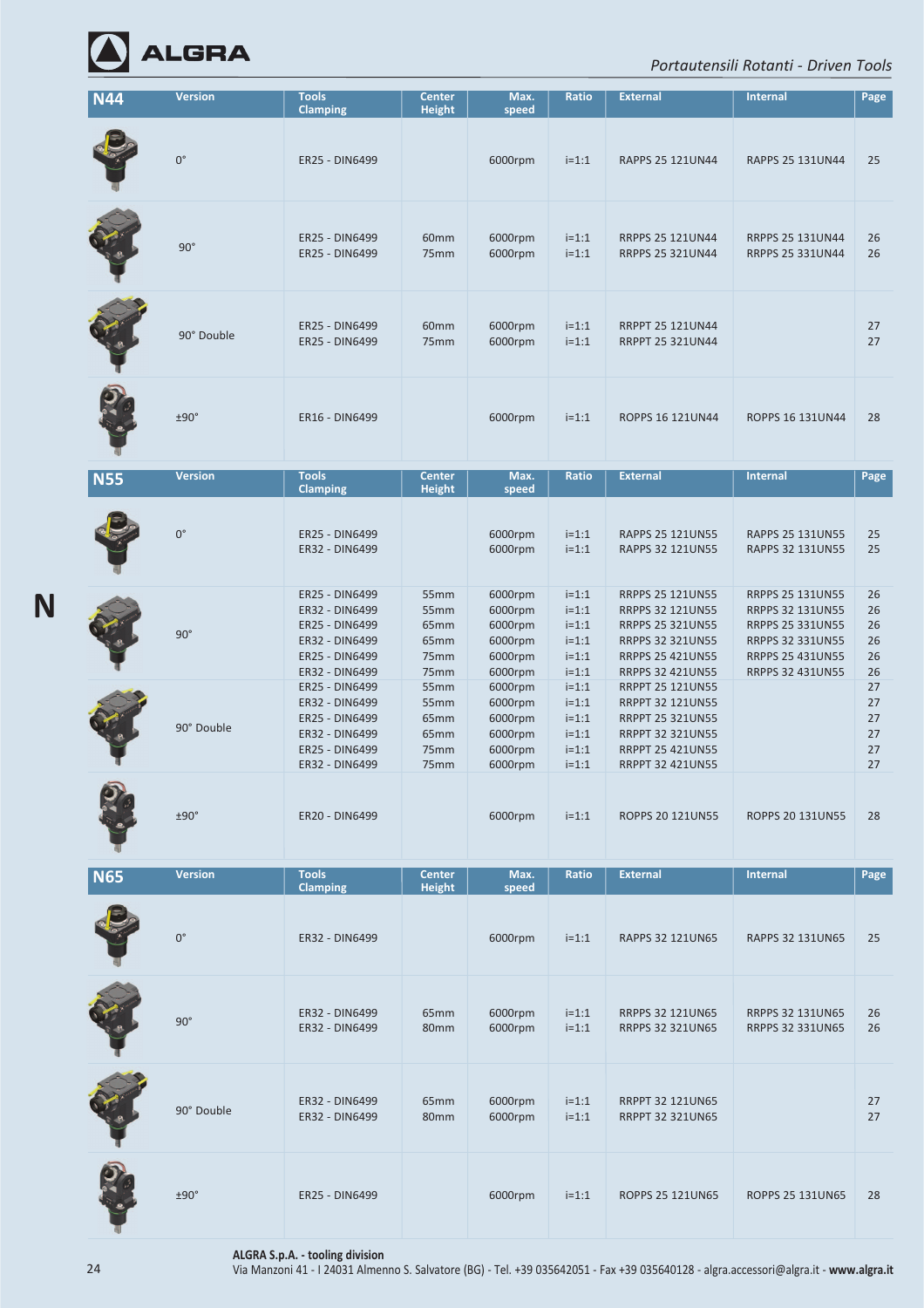









EXTERNAL

|        | Codice<br>code - code - Bestell Nr. | D  | ER | н | H1 | H2  | $(min-max)$              | L1   | L <sub>2</sub> | A  | B  | A1 | <b>B1</b> | A2 | <b>B2</b> | M <sub>2</sub><br><b>Nm</b> | n,<br>min-1 | Þ<br><b>kW</b> |
|--------|-------------------------------------|----|----|---|----|-----|--------------------------|------|----------------|----|----|----|-----------|----|-----------|-----------------------------|-------------|----------------|
|        | <b>RAPPS 25 121UN44</b>             | 44 | 25 |   |    | 91  | 53,5:57,2                | 25   |                | 55 | 40 | 85 | 60        |    |           | 40                          | 6000        | 6              |
| nenne  | <b>RAPPS 25 121UN55</b>             | 55 | 25 |   |    | 108 | 53,5:57,2                | 25   |                | 60 | 50 | 84 | 79        |    |           | 63                          | 6000        | 10             |
| 1(1:1) | <b>RAPPS 32 121UN55</b>             | 55 | 32 |   |    | 108 | $68,5 \div 72,2$         | 32   |                | 60 | 50 | 84 | 79        |    |           | 63                          | 6000        | 10             |
|        | <b>RAPPS 32 121UN65</b>             | 65 | 32 |   |    |     | $115,5$ $74,2 \div 77,9$ | 38,5 |                | 71 | 69 | 92 | 100       |    |           | 63                          | 6000        | 10             |







**N**

|                                                                                                                                                                                                                                                                                                                                                               | 2/N                          |                          | Codice<br>code - code - Bestell Nr. | D  | ER | н | H1 | H <sub>2</sub> | (min-max)        | L1   | L <sub>2</sub> | A  | B  | A1 | <b>B1</b> | A <sub>2</sub> | <b>B2</b> | M <sub>2</sub><br>N <sub>m</sub> | n <sub>2</sub><br>$\mathsf{min}$ . | ۱P.<br>kW |
|---------------------------------------------------------------------------------------------------------------------------------------------------------------------------------------------------------------------------------------------------------------------------------------------------------------------------------------------------------------|------------------------------|--------------------------|-------------------------------------|----|----|---|----|----------------|------------------|------|----------------|----|----|----|-----------|----------------|-----------|----------------------------------|------------------------------------|-----------|
|                                                                                                                                                                                                                                                                                                                                                               |                              |                          | <b>RAPPS 25 131UN44</b>             | 44 | 25 |   |    | 91             | $53,5-57,2$      | 25   |                | 55 | 40 | 85 | 60        |                |           | 40                               | 6000                               | 6         |
| 0°                                                                                                                                                                                                                                                                                                                                                            |                              | $\frac{1}{2}$            |                                     |    |    |   |    |                |                  |      |                |    |    |    |           |                |           |                                  |                                    |           |
|                                                                                                                                                                                                                                                                                                                                                               | <b>DIN 6499</b>              | $+1(1:1)$                | <b>RAPPS 25 131UN55</b>             | 55 | 25 |   |    | 108            | $53,5-57,2$      | 25   |                | 60 | 50 | 84 | 79        |                |           | 63                               | 6000                               | 10        |
|                                                                                                                                                                                                                                                                                                                                                               |                              |                          | <b>RAPPS 32 131UN55</b>             | 55 | 32 |   |    | 108            | $68,5 \div 72,2$ | 32   |                | 60 | 50 | 84 | 79        |                |           | 63                               | 6000                               | 10        |
|                                                                                                                                                                                                                                                                                                                                                               | $\left\langle \right\rangle$ |                          |                                     |    |    |   |    |                |                  |      |                |    |    |    |           |                |           |                                  |                                    |           |
| $\begin{picture}(120,110) \put(0,0){\line(1,0){10}} \put(15,0){\line(1,0){10}} \put(15,0){\line(1,0){10}} \put(15,0){\line(1,0){10}} \put(15,0){\line(1,0){10}} \put(15,0){\line(1,0){10}} \put(15,0){\line(1,0){10}} \put(15,0){\line(1,0){10}} \put(15,0){\line(1,0){10}} \put(15,0){\line(1,0){10}} \put(15,0){\line(1,0){10}} \put(15,0){\line$<br>$\leq$ |                              | a (                      | <b>RAPPS 32 131UN65</b>             | 65 | 32 |   |    | 115,5          | 74,2÷77,9        | 38,5 |                | 71 | 69 | 92 | 100       |                |           | 63                               | 6000                               | 10        |
| INT./EXT.                                                                                                                                                                                                                                                                                                                                                     | ᄂ<br>70 bar                  | Filtration<br>$30 \mu m$ |                                     |    |    |   |    |                |                  |      |                |    |    |    |           |                |           |                                  |                                    |           |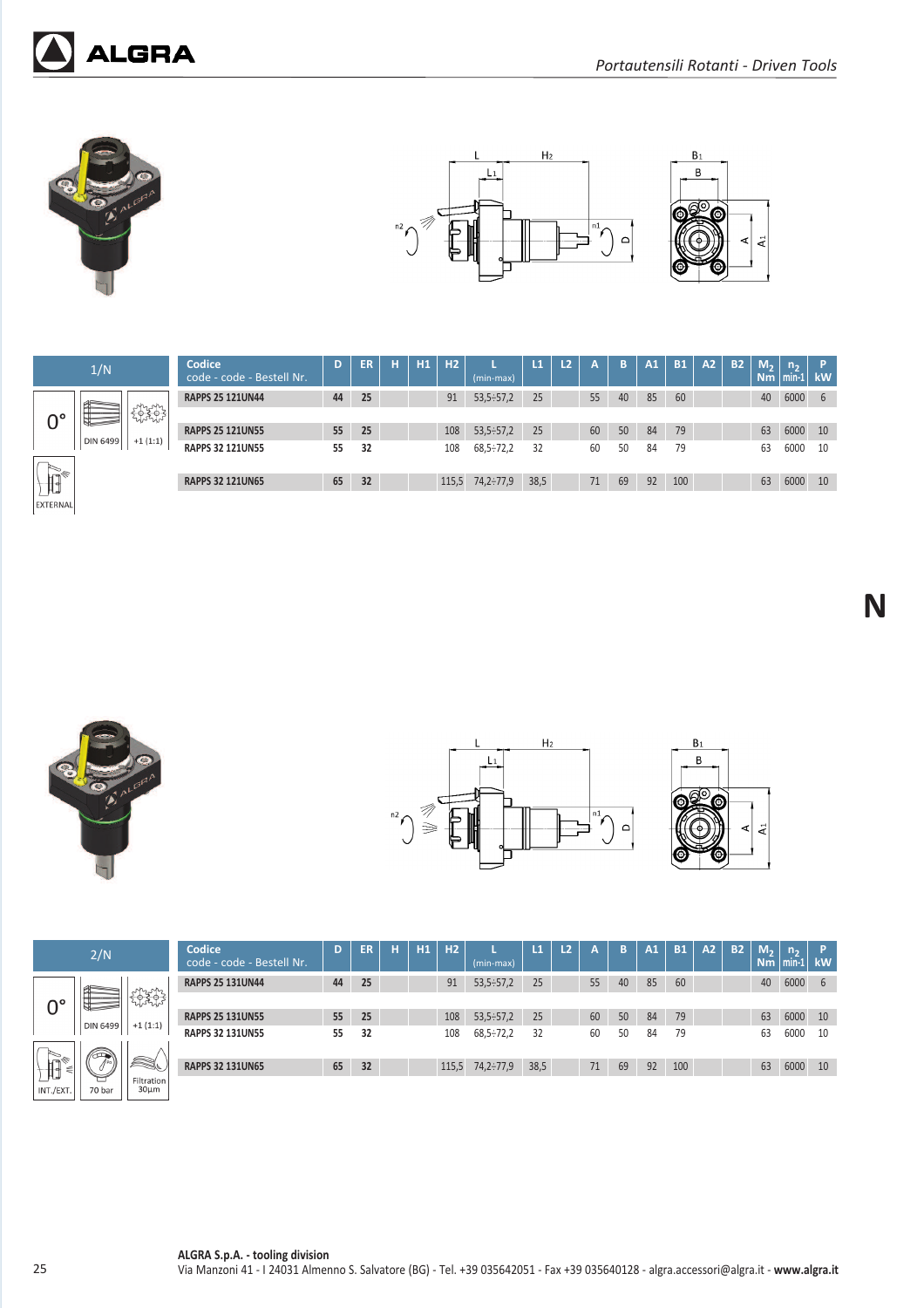

E

**DIN 6499** 

 $90^\circ$ 

 $\sqrt{d}$ EXTERNAL **ALGRA** 





| 3/N                                                                                                                                                                                                                                                                                                                                                                                                                             | Codice<br>code - code - Bestell Nr. | D  | <b>ER</b> | н  | H1  | H <sub>2</sub> | $(min-max)$      | $\mathbf{L}$ | L <sub>2</sub> | А  | B  | A1  | <b>B1</b> | A2 | <b>B2</b> | M <sub>2</sub><br>Nm | n <sub>2</sub><br>$min-1$ | P<br>kW |
|---------------------------------------------------------------------------------------------------------------------------------------------------------------------------------------------------------------------------------------------------------------------------------------------------------------------------------------------------------------------------------------------------------------------------------|-------------------------------------|----|-----------|----|-----|----------------|------------------|--------------|----------------|----|----|-----|-----------|----|-----------|----------------------|---------------------------|---------|
|                                                                                                                                                                                                                                                                                                                                                                                                                                 | <b>RRPPS 25 121UN44</b>             | 44 | 25        | 60 | 90  | 91             | $81,2-84,9$      | 52,2         |                | 40 | 55 | 70  | 78        |    |           | 40                   | 6000                      | -6      |
| $\begin{array}{c} \begin{array}{c} \text{1} \ \text{2} \ \text{3} \ \text{4} \ \text{5} \ \text{6} \ \text{7} \ \text{8} \ \text{7} \ \text{9} \ \text{1} \ \text{1} \ \text{1} \ \text{1} \ \text{2} \ \text{1} \ \text{2} \ \text{2} \ \text{2} \ \text{3} \ \text{4} \ \text{5} \ \text{6} \ \text{6} \ \text{7} \ \text{7} \ \text{8} \ \text{8} \ \text{9} \ \text{1} \ \text{1} \ \text{1} \ \text{2} \ \text{1} \ \text$ | <b>RRPPS 25 321UN44</b>             | 44 | 25        | 75 | 105 | 91             | $81,2 - 84,9$    | 52,2         |                | 40 | 55 | 70  | 78        |    |           | 40                   | 6000                      | 6       |
| IN 6499<br>$-1(1:1)$                                                                                                                                                                                                                                                                                                                                                                                                            | <b>RRPPS 25 121UN55</b>             | 55 | 25        | 55 | 87  | 108            | $82,5-86,2$      | 57,4         |                | 50 | 60 | 80  | 84        |    |           | 63                   | 6000                      | 10      |
|                                                                                                                                                                                                                                                                                                                                                                                                                                 | <b>RRPPS 32 121UN55</b>             | 55 | 32        | 55 | 87  | 108            | $90 - 93,7$      | 57,4         |                | 50 | 60 | 80  | 84        |    |           | 63                   | 6000                      | 10      |
|                                                                                                                                                                                                                                                                                                                                                                                                                                 | <b>RRPPS 25 321UN55</b>             | 55 | 25        | 65 | 97  | 108            | $82,5-86,2$      | 57,4         |                | 50 | 60 | 80  | 84        |    |           | 63                   | 6000                      | 10      |
|                                                                                                                                                                                                                                                                                                                                                                                                                                 | <b>RRPPS 32 321UN55</b>             | 55 | 32        | 65 | 97  | 108            | 90:93.7          | 57,4         |                | 50 | 60 | 80  | 84        |    |           | 63                   | 6000                      | 10      |
|                                                                                                                                                                                                                                                                                                                                                                                                                                 | <b>RRPPS 25 421UN55</b>             | 55 | 25        | 75 | 107 | 108            | $82,5-86,2$      | 57,4         |                | 50 | 60 | 80  | 84        |    |           | 63                   | 6000                      | 10      |
|                                                                                                                                                                                                                                                                                                                                                                                                                                 | <b>RRPPS 32 421UN55</b>             | 55 | 32        | 75 | 107 | 108            | $90 - 93.7$      | 57.4         |                | 50 | 60 | 80  | 84        |    |           | 63                   | 6000                      | 10      |
|                                                                                                                                                                                                                                                                                                                                                                                                                                 | <b>RRPPS 32 121UN65</b>             | 65 | 32        | 65 | 103 | 115.5          | $90.2 \div 93.9$ | 54,5         |                | 69 | 71 | 100 | 92        |    |           | 63                   | 6000                      | 10      |
|                                                                                                                                                                                                                                                                                                                                                                                                                                 | <b>RRPPS 32 321UN65</b>             | 65 | 32        | 80 | 118 | 115,5          | $90,2-93,9$      | 54.5         |                | 69 | 71 | 100 | 92        |    |           | 63                   | 6000                      | 10      |









| 4/N      |                          | Codice<br>code - code - Bestell Nr. | D  | ER | н  | H1  | H <sub>2</sub> | (min-max)        | L1   | L <sub>2</sub> | A  | B  | A1  | <b>B1</b> | A2 | <b>B2</b> | M <sub>2</sub><br>Nm | n <sub>2</sub><br>$min-1$ | D.<br>kW |
|----------|--------------------------|-------------------------------------|----|----|----|-----|----------------|------------------|------|----------------|----|----|-----|-----------|----|-----------|----------------------|---------------------------|----------|
|          |                          | <b>RRPPS 25 131UN44</b>             | 44 | 25 | 60 | 90  | 91             | $81,2 - 84,9$    | 52.2 |                | 40 | 55 | 70  | 78        |    |           | 40                   | 6000                      | 6        |
|          | १९ <b>३</b> ९३           | <b>RRPPS 25 331UN44</b>             | 44 | 25 | 75 | 105 | 91             | $81,2 - 84,9$    | 52,2 |                | 40 | 55 | 70  | 78        |    |           | 40                   | 6000                      | b        |
| DIN 6499 | $-1(1:1)$                | <b>RRPPS 25 131UN55</b>             | 55 | 25 | 55 | 87  | 108            | $82,5-86,2$      | 63,4 |                | 50 | 60 | 80  | 84        |    |           | 63                   | 6000                      | 10       |
| ☎        |                          | <b>RRPPS 32 131UN55</b>             | 55 | 32 | 55 | 87  | 108            | $90 - 93,7$      | 63,4 |                | 50 | 60 | 80  | 84        |    |           | 63                   | 6000                      | 10       |
| ∕∫ Pa    | í.                       | <b>RRPPS 25 331UN55</b>             | 55 | 25 | 65 | 97  | 108            | $82,5 \div 86,2$ | 63,4 |                | 50 | 60 | 80  | 84        |    |           | 63                   | 6000                      | 10       |
| 70 bar   | Filtration<br>$30 \mu m$ | <b>RRPPS 32 331UN55</b>             | 55 | 32 | 65 | 97  | 108            | $90 - 93.7$      | 63,4 |                | 50 | 60 | 80  | 84        |    |           | 63                   | 6000                      | 10       |
|          |                          | <b>RRPPS 25 431UN55</b>             | 55 | 25 | 75 | 107 | 108            | $82,5-86,2$      | 63,4 |                | 50 | 60 | 80  | 84        |    |           | 63                   | 6000                      | 10       |
|          |                          | <b>RRPPS 32 431UN55</b>             | 55 | 32 | 75 | 107 | 108            | $90 - 93,7$      | 63,4 |                | 50 | 60 | 80  | 84        |    |           | 63                   | 6000                      | 10       |
|          |                          | <b>RRPPS 32 131UN65</b>             | 65 | 32 | 65 | 103 | 115.5          | $90,2-93,9$      | 64,5 |                | 69 | 71 | 100 | 92        |    |           | 63                   | 6000                      | 10       |
|          |                          | <b>RRPPS 32 331UN65</b>             | 65 | 32 | 80 | 118 | 115,5          | $90,2 \div 93,9$ | 64.5 |                | 69 | 71 | 100 | 92        |    |           | 63                   | 6000                      | 10       |

 $90^\circ$ 

 $\begin{picture}(120,110) \put(0,0){\line(1,0){10}} \put(15,0){\line(1,0){10}} \put(15,0){\line(1,0){10}} \put(15,0){\line(1,0){10}} \put(15,0){\line(1,0){10}} \put(15,0){\line(1,0){10}} \put(15,0){\line(1,0){10}} \put(15,0){\line(1,0){10}} \put(15,0){\line(1,0){10}} \put(15,0){\line(1,0){10}} \put(15,0){\line(1,0){10}} \put(15,0){\line$  $INT./EXT$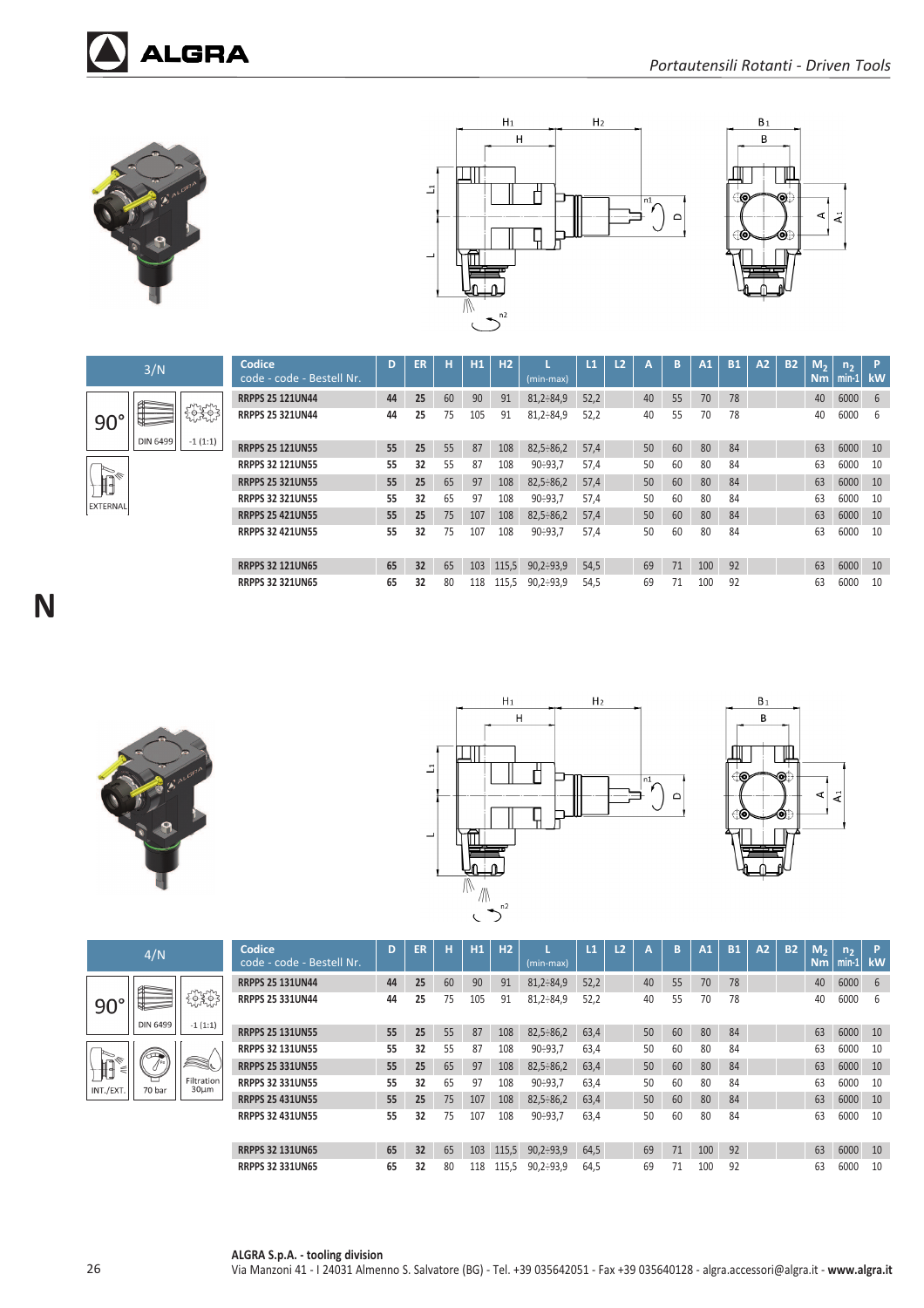







**N**



| Codice<br>code - code - Bestell Nr. | D  | ER | н  | H1  | H <sub>2</sub> | (min-max)        | $\overline{11}$ | L <sub>2</sub> | А  | B  | A1  | <b>B1</b> | A2 | <b>B2</b> | M <sub>2</sub><br>Nm | n <sub>2</sub><br>$min-1$ | P<br>kW |
|-------------------------------------|----|----|----|-----|----------------|------------------|-----------------|----------------|----|----|-----|-----------|----|-----------|----------------------|---------------------------|---------|
| <b>RRPPT 25 121UN44</b>             | 44 | 25 | 60 | 90  | 91             | $81,2-84,9$      |                 |                | 40 | 55 | 70  | 78        |    |           | 40                   | 6000                      | 6       |
| <b>RRPPT 25 321UN44</b>             | 44 | 25 | 75 | 105 | 91             | $81.2 \div 84.9$ |                 |                | 40 | 55 | 70  | 78        |    |           | 40                   | 6000                      | 6       |
| <b>RRPPT 25 121UN55</b>             | 55 | 25 | 55 | 87  | 108            | $82,5 \div 86,2$ |                 |                | 50 | 60 | 80  | 84        |    |           | 63                   | 6000                      | 10      |
| <b>RRPPT 32 121UN55</b>             | 55 | 32 | 55 | 87  | 108            | $90 - 93.7$      |                 |                | 50 | 60 | 80  | 84        |    |           | 63                   | 6000                      | 10      |
| <b>RRPPT 25 321UN55</b>             | 55 | 25 | 65 | 97  | 108            | $82,5 \div 86,2$ |                 |                | 50 | 60 | 80  | 84        |    |           | 63                   | 6000                      | 10      |
| <b>RRPPT 32 321UN55</b>             | 55 | 32 | 65 | 97  | 108            | $90 - 93.7$      |                 |                | 50 | 60 | 80  | 84        |    |           | 63                   | 6000                      | 10      |
| <b>RRPPT 25 421UN55</b>             | 55 | 25 | 75 | 107 | 108            | $82,5 \div 86,2$ |                 |                | 50 | 60 | 80  | 84        |    |           | 63                   | 6000                      | 10      |
| <b>RRPPT 32 421UN55</b>             | 55 | 32 | 75 | 107 | 108            | $90 - 93.7$      |                 |                | 50 | 60 | 80  | 84        |    |           | 63                   | 6000                      | 10      |
| <b>RRPPT 32 121UN65</b>             | 65 | 32 | 65 | 103 | 115.5          | $90,2-93,9$      |                 |                | 69 | 71 | 100 | 92        |    |           | 63                   | 6000                      | 10      |
| <b>RRPPT 32 321UN65</b>             | 65 | 32 | 80 | 118 | 115.5          | $90.2 \div 93.9$ |                 |                | 69 | 71 | 100 | 92        |    |           | 63                   | 6000                      | 10      |

**ALGRA S.p.A. ‐ tooling division** 27 Via Manzoni 41 ‐ I 24031 Almenno S. Salvatore (BG) ‐ Tel. +39 035642051 ‐ Fax +39 035640128 ‐ algra.accessori@algra.it ‐ **www.algra.it**